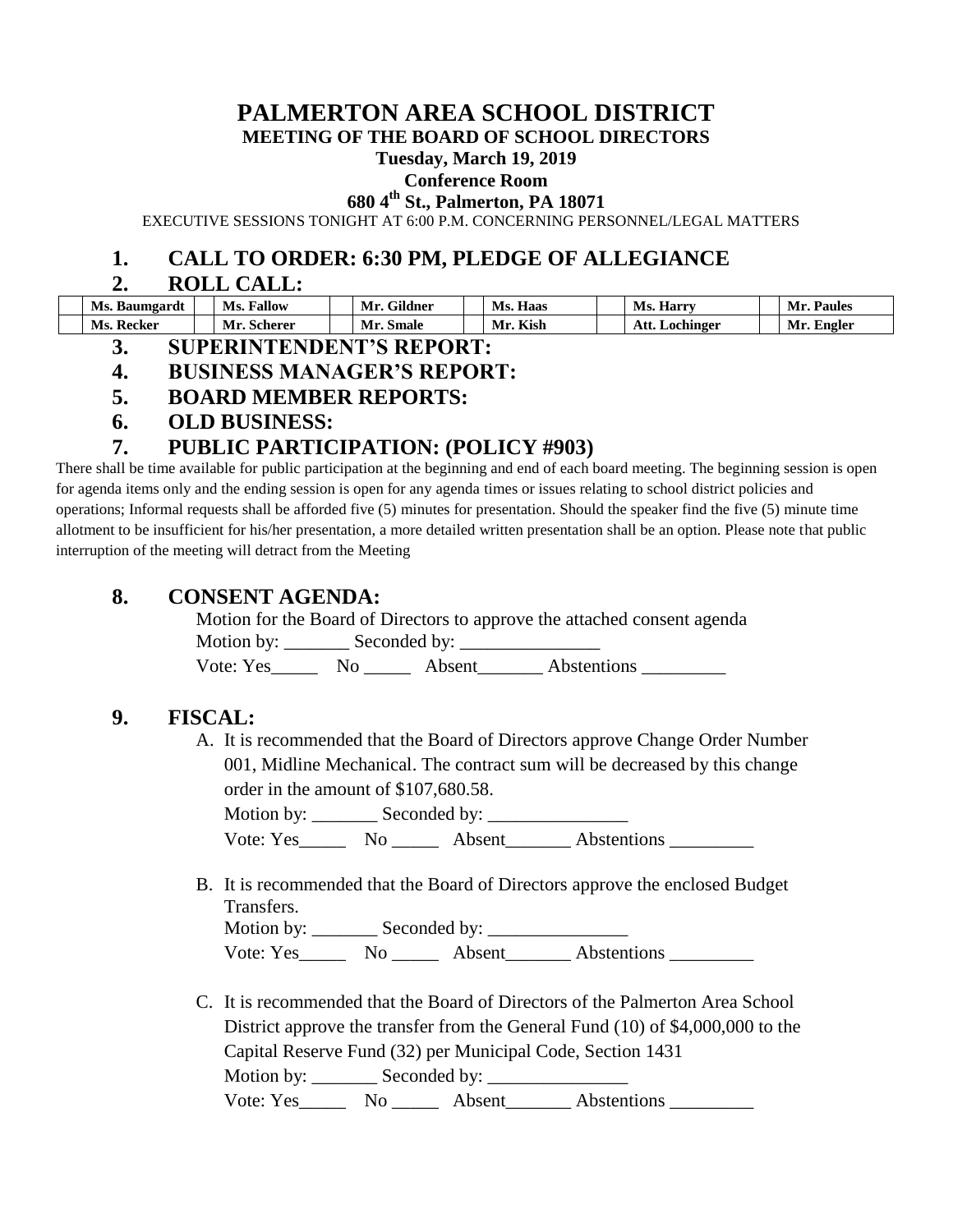#### **10. OTHER:**

A. It is recommended that the Board of Directors deny grievance #2019-2-8-19.(as submitted)

Motion by: \_\_\_\_\_\_\_ Seconded by: \_\_\_\_\_\_\_\_\_\_\_\_\_\_\_ Vote: Yes\_\_\_\_\_\_\_ No \_\_\_\_\_\_\_ Absent\_\_\_\_\_\_\_ Abstentions \_\_\_\_\_\_\_\_\_\_\_\_\_\_\_\_\_\_\_\_\_\_\_\_\_\_

B. It is recommended that the Board of Directors approve the nomination of \_\_\_\_\_\_\_\_\_\_\_\_\_\_\_\_ to the CLIU Board of Directors for a three-year term beginning July 1, 2019 through June 30, 2022. Motion by: \_\_\_\_\_\_\_ Seconded by: \_\_\_\_\_\_\_\_\_\_\_\_\_\_\_ Vote: Yes\_\_\_\_\_\_\_ No \_\_\_\_\_\_\_ Absent\_\_\_\_\_\_\_\_ Abstentions \_\_\_\_\_\_\_\_\_\_

## **11. INFORMATION ITEMS:** (Enclosures)

- A. Enrollment, February 28, 2019
- B. LCCC Board Meeting Minutes, February 7, 2019
- C. LCCC President's Desk Newsletter, March 2019
- D. 2019 State of Education Booklet
- E. Board Summary

#### **12. PUBLIC PARTICIPATION:**

#### **13. FOR THE GOOD OF THE ORDER:**

#### **14. ADJOURNMENT:**

Motion by: \_\_\_\_\_\_\_\_ Seconded by: \_\_\_\_\_\_\_ Vote: Yes\_\_\_\_\_\_\_\_ No \_\_\_\_\_\_\_\_ Absent\_\_\_\_\_ Abstentions \_\_\_\_\_\_\_\_

#### **PASD MEETING SCHEDULE:**

**Workshop:** Tuesday, April 2, 2019 at 5:30 PM **BOE Meeting:** Tuesday, April 16, 2019, at 6:30 PM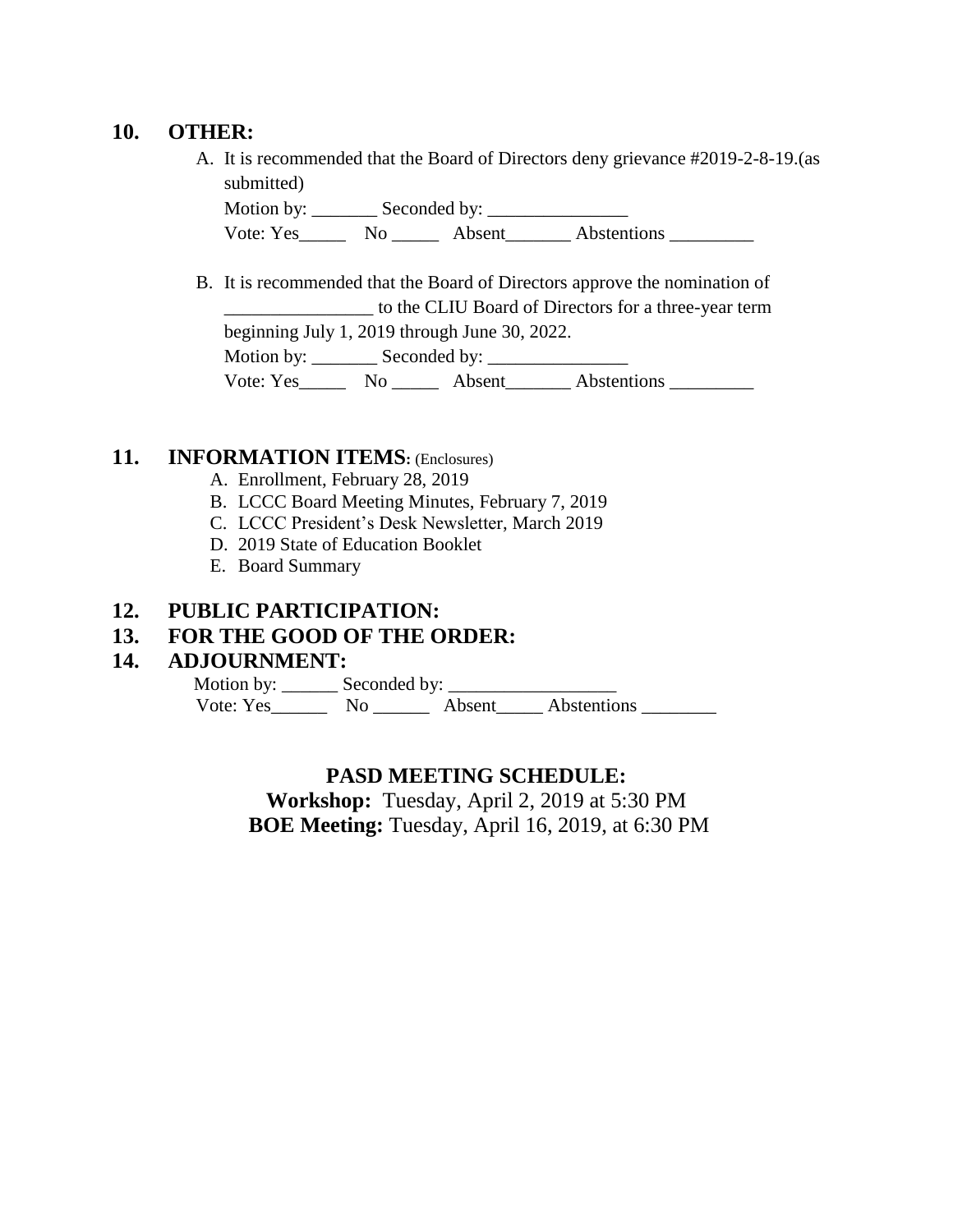# **PALMERTON AREA SCHOOL DISTRICT Consent Agenda**

# **Tuesday, March 19, 2019**

#### **1. MEETING MINUTES:** (Enclosure 1)

Approve the minutes from February 19, 2019 meeting.

# **2. APPROVAL OF FINANCIAL REPORTS FOR DISTRICT ACCOUNTS:**

Approve the financial reports listed below:

- A. TREASURER'S REPORT (Enclosure 2)
- B. ACCOUNTS PAYABLE (Enclosure 3)

## **3. PERSONNEL:**

- A. Approve the attached tuition reimbursement.
- B. Approve the move of Steve Semmel from volunteer to paid Assistant Track Coach for the 2018-19 school year, at the stipend of \$2,636.
- C. Approve the move of Austin Cseh from paid Assistant Football Coach to Volunteer Football Coach for the 2019-2020 school year.
- D. Approve Mark Versuk as an Assistant Football Coach for the 2019-2020 school year, at the stipend of \$4,036.
- E. Approve the following chaperones for the Drama Club trip to New York City:

| Resa Hall             | Gretchen Laviolette | Elise Binder             |
|-----------------------|---------------------|--------------------------|
| Krista Campbell       | Jill Kuzo           | <b>Chrissy Rehatchek</b> |
| Carly Heist           | Angela Harris       | Kim Wentz                |
| Sheri Fallon          | <b>Tammy Finley</b> | Kelly Beblavy            |
| Laura Denithorne      | Michele Heydt       | Anna Catania             |
| <b>AnnMarie Ross</b>  | Katrina White       | Marla Szena              |
| <b>Kelly Wilkins</b>  | <b>Brooke Klotz</b> | Lisa Shellhammer         |
| <b>Ed Shellhammer</b> | <b>Tracy Kester</b> | Marcia Heinick           |
| Ana Lamaprelli        | Craig Borland.      |                          |

- F. Approve the agreement with employee #7121, as submitted.
- G. Approve the following student teacher from Drexel University: Hillary Starinieri, working with Joyce Paulhino at Towmensing Elementary, for 30 hours during the spring semester.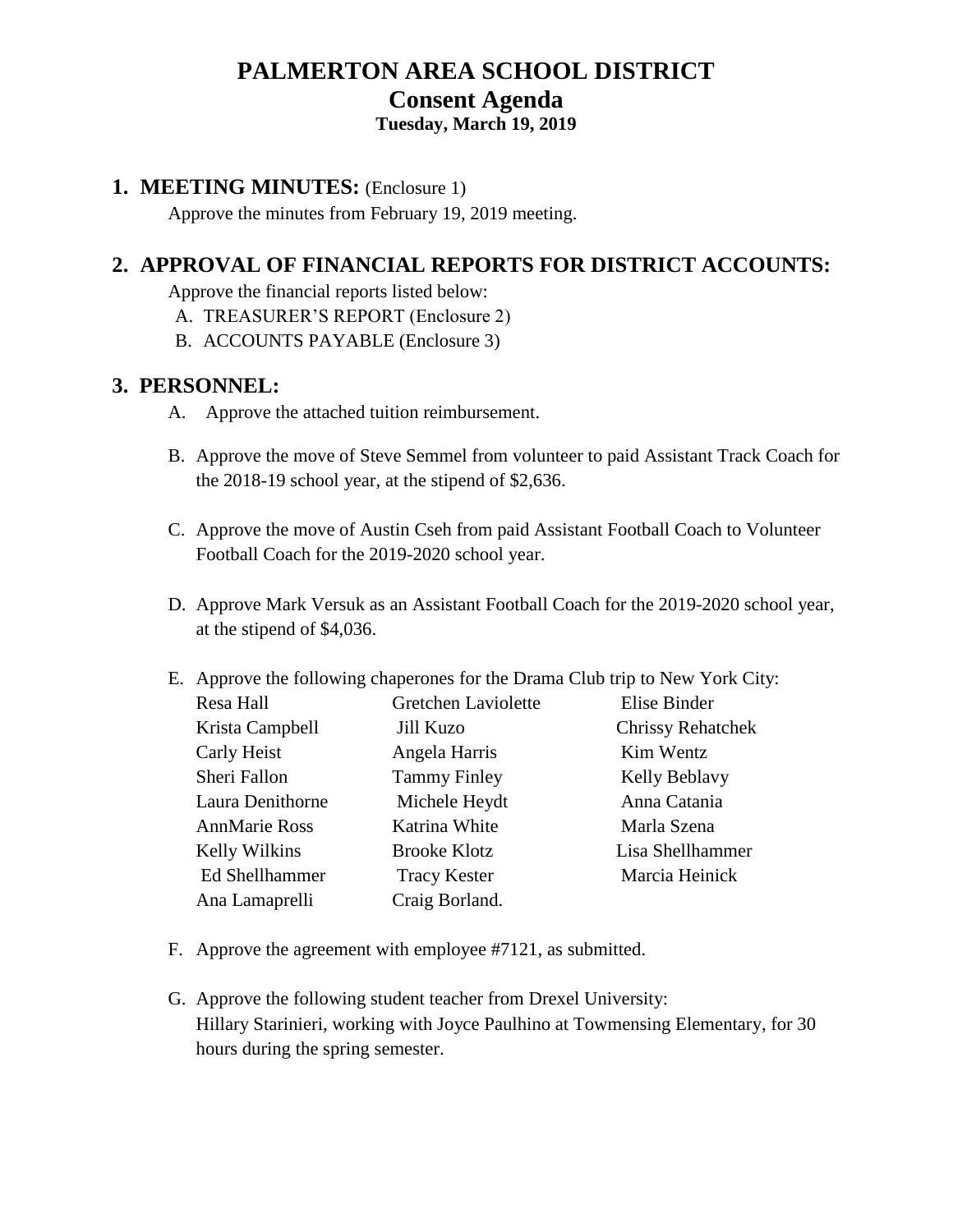- H. Accept the resignation of Victoria Gerard, cafeteria employee, effective February 28, 2019.
- I. Approve Jessica Suarez as a part-time cafeteria employee, effective March 20, 2019 at the rate of \$12.68/hour.
- J. Approve Bill Zeky as Cross Country Head Coach for the 2019-2020 school year, at the stipend of \$4,054.
- K. Approve Samantha Curcio and Jennifer Denaro as volunteer softball coaches for the 2018-2019 school year.
- L. Approve Kris Hoffner as a volunteer Track coach for the 2018-2019 school year.
- M. Accept the resignation of Kimberly Ottinger from the position of Assistant Board Secretary, effective March 1, 2019.
- N. Approve Courtney Collins as a substitute nurse effective March 20, 2019, at the rate of \$90/day.

## **4. OTHER:**

- A. Approve the revised 2018-2019 school calendar. (attachment)
- B. Approve the 2019-2020 school calendar. (attachment)
- C. Approve the Interpreting Contract with Jacqueline R. Funk, as submitted.
- D. Approve the Interpreting Contract with Kelly M. Deibert, as submitted.
- E. Approve the first reading of the following policies:

Policy #705 Safety

Policy #709 Security of Buildings and Grounds

Policy #907 School Visitors

- F. Approve the contract with The Safeway Driving School Inc for July 1, 2019 through June 30, 2022.
- G. Approve the Memorandum of Understanding between Star Wellness Center, Inc. and Palmerton School District for Mobile Dental Van Services.
- H. Accept the donation of \$100.00 from the Towamensing P.T.O., Inc. to the PHS National Honor Society Activity Club for babysitting services for meetings.
- I. Approve the Group Sales Contract with the Museum of the American Revolution for the May 10, 2019 National Honor Society/Gifted Field Trip.